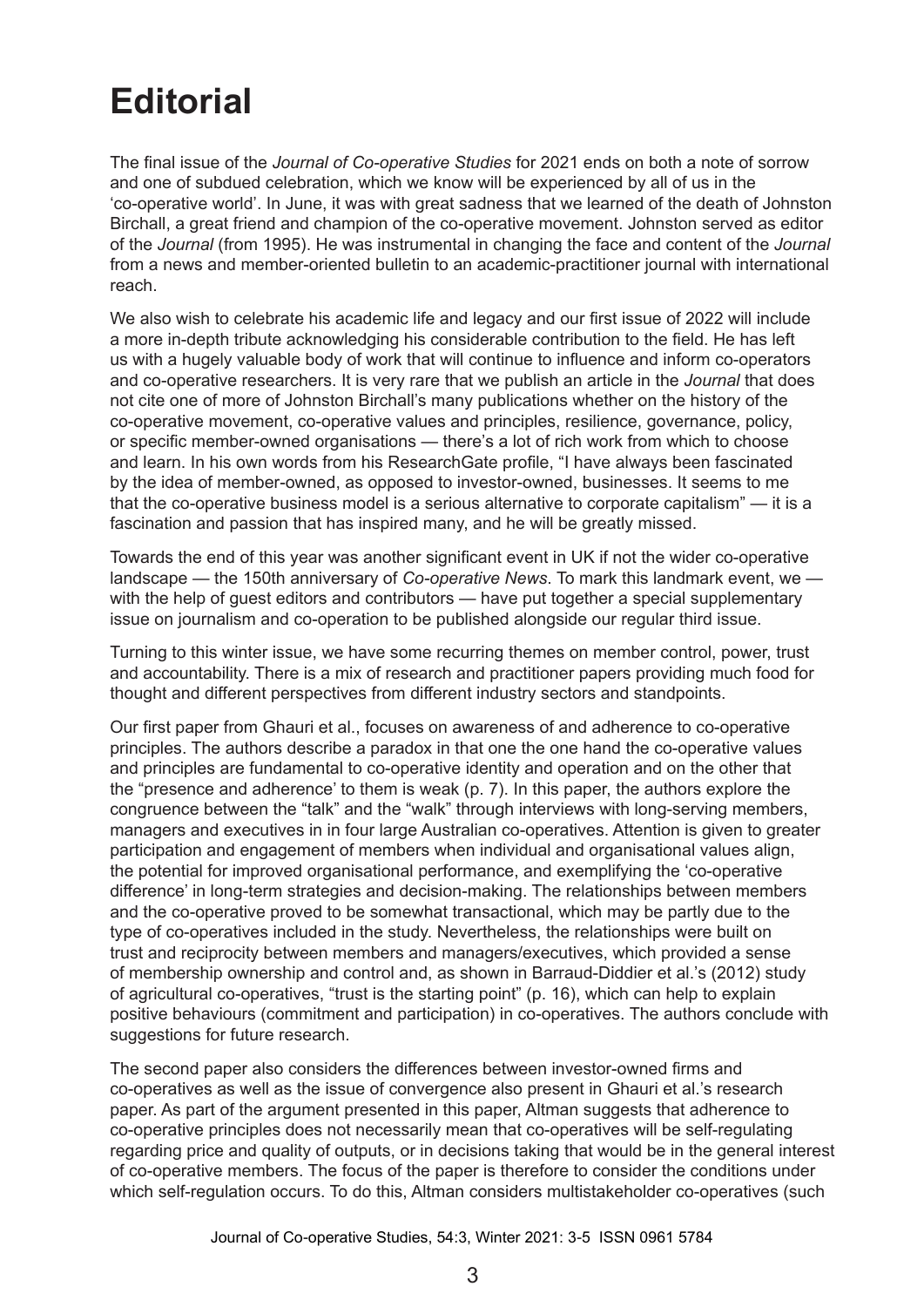as U.S. co-operative rural power suppliers) as vehicles for self-regulation. The model and argument put forward makes the case that "certain types of co‑operatives can efficiently and effectively self-regulate and can do so in a more equitable fashion as compared to the state regulating investor-owned firms or nationalising these firms as a means of regulating them" (p. 24). Central to this is the quality of co-operative governance, adherence to co-operative principles, and key aspects of accountability, transparency, and trust.

The third paper continues themes of trust, control, and multistakeholder perspectives through research conducted in the UK to explore the experiences of independent living and personal assistance from the perspectives of both people with disabilities requiring personal assistance and people employed to provide assistance. In this paper, Graby explores some aspects of how personal assistance could be "changed and improved for those on both sides of the relationship" (p. 34). Drawing on practice examples from personal assistance co-operatives in Sweden, Norway, and Denmark, Graby suggests some alignment between co-operative values and principles and those of the Disabled People's Movement specifically, but not only, regarding collective social responsibility married with self-determination and autonomy. From this standpoint, Graby suggests that co-operatives and multi-stakeholder co-operatives in particular, have potential in resolving some of the tensions and practicalities surrounding power, choice and control in personal assistance as well as removing some of the more onerous administrative and regulatory tasks of directly employing personal assistants. However, multistakeholder co-operatives are seen as complementary to public service provision, not as costcutting alternatives or as wholesale solutions. While they might provide differentiation of roles between legal employer (co-operative) and "boss" or "work leader" (disabled person) — shared ownership, and user control – asymmetries between the interests of different stakeholder groups would need to be accounted for in multistakeholder co-operative governance and operation. Graby suggests a possible solution in weighting decision-making to reflect the power balance of the personal assistance relationship in the development of co-operative alternatives to personal assistance provision in the UK.

The next three papers have been selected from those initially submitted for the 52nd annual UK Society for Co-operative Studies conference. The theme of the conference was politics, policies, and practice of co-operative movements acknowledging that even with agreed values and principles, co-operatives have always wrestled with a range of political agendas, policy environments, and management practices. Workshops were organised around specific themes: co-operatives, capital, and accountability; policies and politics of co-operatives; and what works in co-operatives. The papers have been chosen by the conference organisers and UKSCS members, Francesca Gagliardi, Elisavet Mantzari, and Rory Ridley Duff.

The first of the three papers, from Adderley et al., looks at whether there is a need for a specific accounting and reporting framework for co-operatives in the UK. Building of the idea that mainstream accounting and accountability practices fail to take into account co-operative differences in relation to the values and principles, the authors suggest the need for a more systematic approach through the development of a Statement of Recommended Practice (akin to the UK charities SORP in the UK). Adderley et al. note that because, in the UK, there is a certain flexibility as to their legal structures, co-operatives look to the uniting aspects of their values and principles, suggesting that the development and use of a specific SORP for co‑operatives could add "greater clarity on co-operative definition and purpose" (p. 46) both for members and the wider public. The paper outlines the work of a working group responsible for developing a co-operative SORP and points to the background work by the Centre of Excellence in Accounting and reporting at Saint Mary's University in Canada. The paper clearly sets out the complexities of report for co-operatives as opposed to investor owned firms, including the importance of non-financial reporting. It concludes with a proposal for Co‑operatives UK to act as lead organisation for the development of a UK Co-operatives SORP.

The second of the three papers is a short paper that describes the development to date of a new co-operative bank for Wales: Banc Cambria. The initiative has the support of the Welsh Government and in this paper, Bird chronicles the early conceptualisation of a publicly owned

Journal of Co‑operative Studies, 54:3, Winter 2021: 3‑5 ISSN 0961 5784